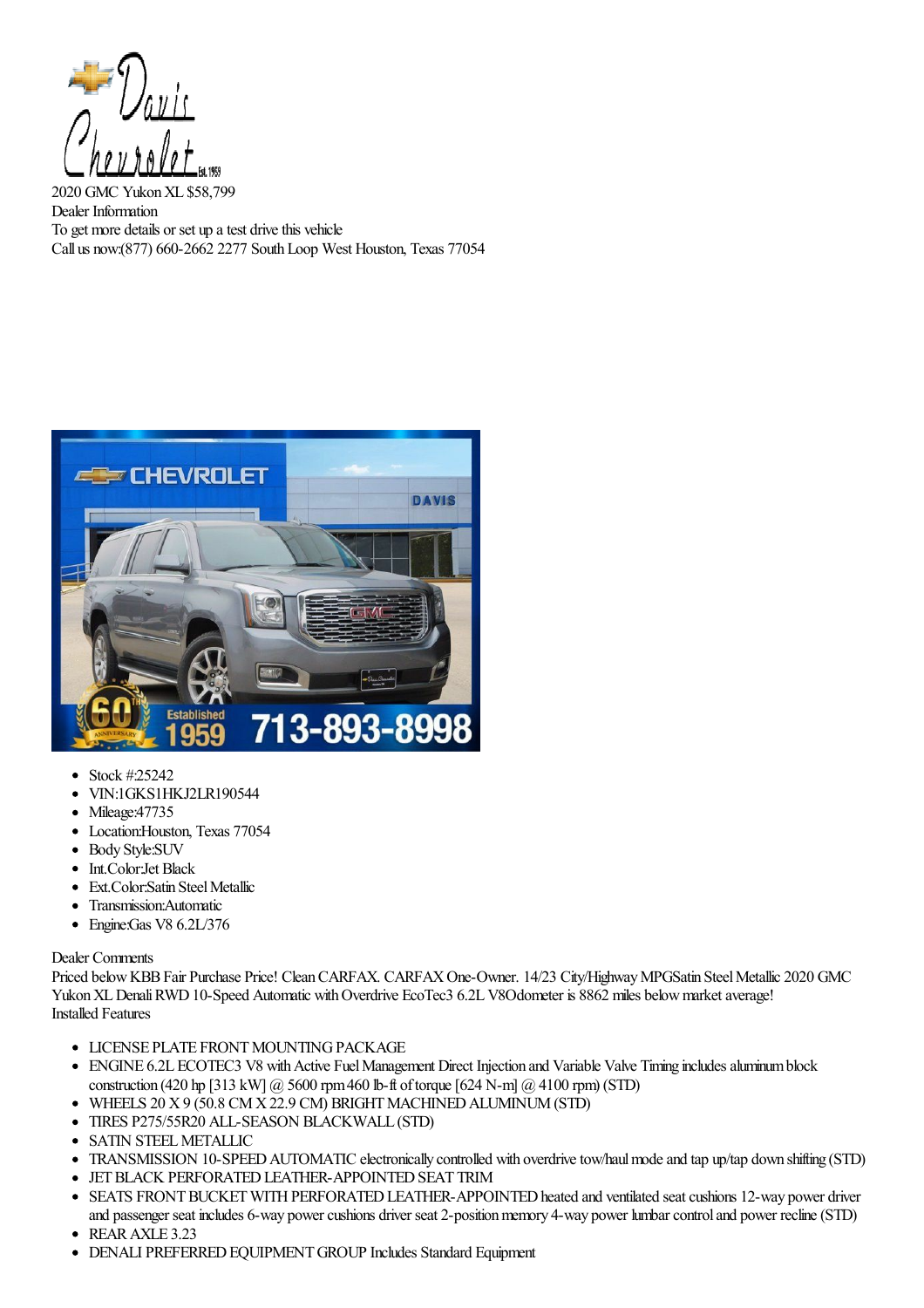- AUDIO SYSTEM8 DIAGONALCOLORTOUCHSCREEN NAVIGATION WITHGMC INFOTAINMENT SYSTEM  $\bullet$ AM/FM/SiriusXM stereo with seek-and-scan and digital clock includes Bluetooth streaming audio for music and select phones; voiceactivated technology for radio and phone; and Shop. Featuring Apple CarPlay and Android Auto capability for compatible phone; 5 USB ports and 1 auxiliary jack (STD)
- $\bullet$ SEATS SECOND ROW BUCKET POWER RELEASE (STD)
- $\bullet$ Brake Assist
- $\bullet$ Lane Departure Warning
- Lane Keeping Assist
- Front Collision Mitigation
- Front Collision Warning  $\bullet$
- Automatic Highbeams  $\bullet$
- Mirror Memory
- Adjustable Pedals
- Seat Memory  $\bullet$
- Active Suspension  $\bullet$
- $\bullet$ Keyless Start
- Locking/Limited Slip Differential  $\bullet$
- Rear Wheel Drive  $\bullet$
- **Tow Hitch**
- Power Steering  $\bullet$
- ABS  $\bullet$
- 4-Wheel Disc Brakes  $\bullet$
- Brake Assist  $\bullet$
- AluminumWheels  $\bullet$
- Tires Front Performance
- Tires Rear Performance
- Conventional Spare Tire
- Conventional Spare Tire  $\bullet$
- $\bullet$ Running Boards/Side Steps
- HID headlights  $\bullet$
- FogLamps  $\bullet$
- Heated Mirrors  $\bullet$
- $\bullet$ Power Mirror(s)
- Integrated Turn Signal Mirrors  $\bullet$
- Power Folding Mirrors  $\bullet$
- $\bullet$ PrivacyGlass
- Intermittent Wipers  $\bullet$
- $\bullet$ Variable Speed Intermittent Wipers
- Rain SensingWipers  $\bullet$
- $\bullet$ Remote Trunk Release
- $\bullet$ Power Liftgate
- Hands-Free Liftgate  $\bullet$
- AM/FM Stereo
- Navigation System
- Satellite Radio  $\bullet$
- MP3 Player  $\bullet$
- **Bluetooth Connection**  $\bullet$
- $\bullet$ AuxiliaryAudio Input
- Smart Device Integration  $\bullet$
- $\bullet$ Requires Subscription
- $\bullet$ PremiumSound System
- $\bullet$ CDPlayer
- Satellite Radio  $\bullet$
- Requires Subscription  $\bullet$
- $\bullet$ HD Radio
- $\bullet$ WiFi Hotspot
- **Telematics**  $\bullet$
- $\bullet$ Navigation fromTelematics
- Requires Subscription  $\bullet$
- Power Driver Seat  $\bullet$
- Power Passenger Seat  $\bullet$
- $\bullet$ Leather Seats
- Bucket Seats  $\bullet$
- Heated Front Seat(s)  $\bullet$
- $\bullet$ Driver Adjustable Lumbar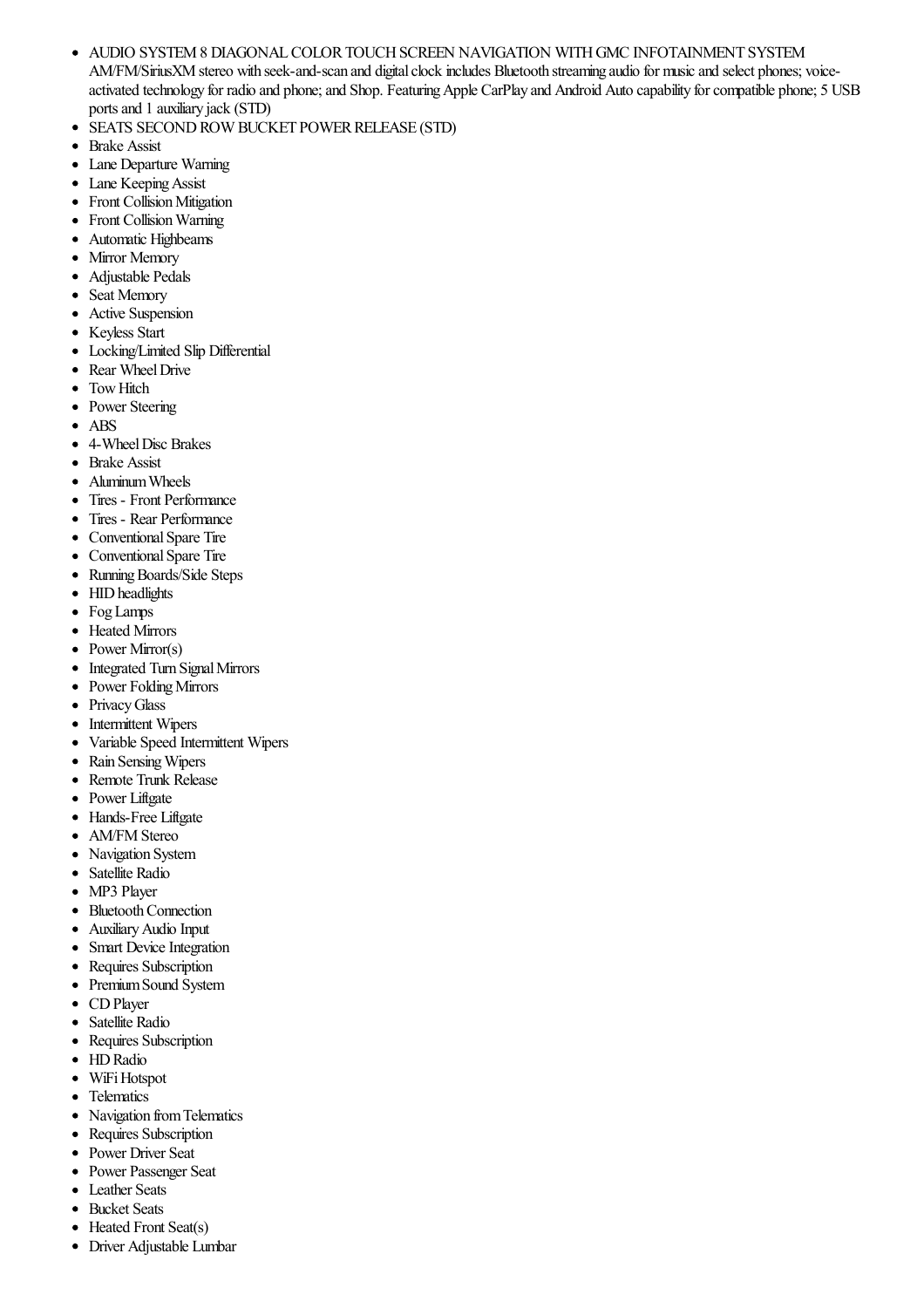- Passenger Adjustable Lumbar  $\bullet$
- Seat Memory  $\bullet$
- $\bullet$ Cooled Front Seat(s)
- $\bullet$ Bucket Seats
- Rear Bucket Seats
- 3rd Row Seat
- Pass-Through Rear Seat
- Leather Seats
- Heated Front Seat(s)
- Cooled Front Seat(s)
- Heated Rear Seat(s)
- Front Collision Warning
- Floor Mats
- Adjustable Steering Wheel  $\bullet$
- Leather Steering Wheel  $\bullet$
- Heated Steering Wheel
- Cruise Control  $\bullet$
- Steering Wheel Audio Controls  $\bullet$
- $\bullet$ Heads-Up Display
- Power Windows
- Power Door Locks
- $\bullet$ Keyless Entry
- Power Door Locks
- Keyless Entry
- Power Door Locks
- Remote Engine Start
- Cruise Control  $\bullet$
- Adjustable Pedals  $\bullet$
- UniversalGarage Door Opener  $\bullet$
- Climate Control  $\bullet$
- Multi-Zone A/C  $\bullet$
- A/C  $\bullet$
- Rear A/C
- Rear Defrost
- Security System
- $\bullet$ Auto-Dimming Rearview Mirror
- Automatic Highbeams  $\bullet$
- ABS  $\bullet$
- 4-Wheel Disc Brakes
- Front Collision Mitigation
- Front Collision Warning
- Traction Control
- StabilityControl  $\bullet$
- Brake Assist  $\bullet$
- Daytime Running Lights
- Automatic Headlights
- Driver Air Bag
- Passenger Air Bag
- Front Side Air Bag
- Front Head Air Bag
- $\bullet$ Rear Head Air Bag
- Passenger Air Bag Sensor  $\bullet$
- Telematics
- Requires Subscription
- Rear Parking Aid
- Cross-Traffic Alert  $\bullet$
- Front Collision Warning
- $\bullet$ Lane Departure Warning
- Lane Keeping Assist
- Back-Up Camera
- Blind Spot Monitor  $\bullet$
- $\bullet$ Driver Restriction Features
- Tire Pressure Monitor

Sales Tax, License Fee, Registration Fee, Dealer Documentary Fee, Finance Charges, Emission Testing Fees and Compliance Fees are additional to